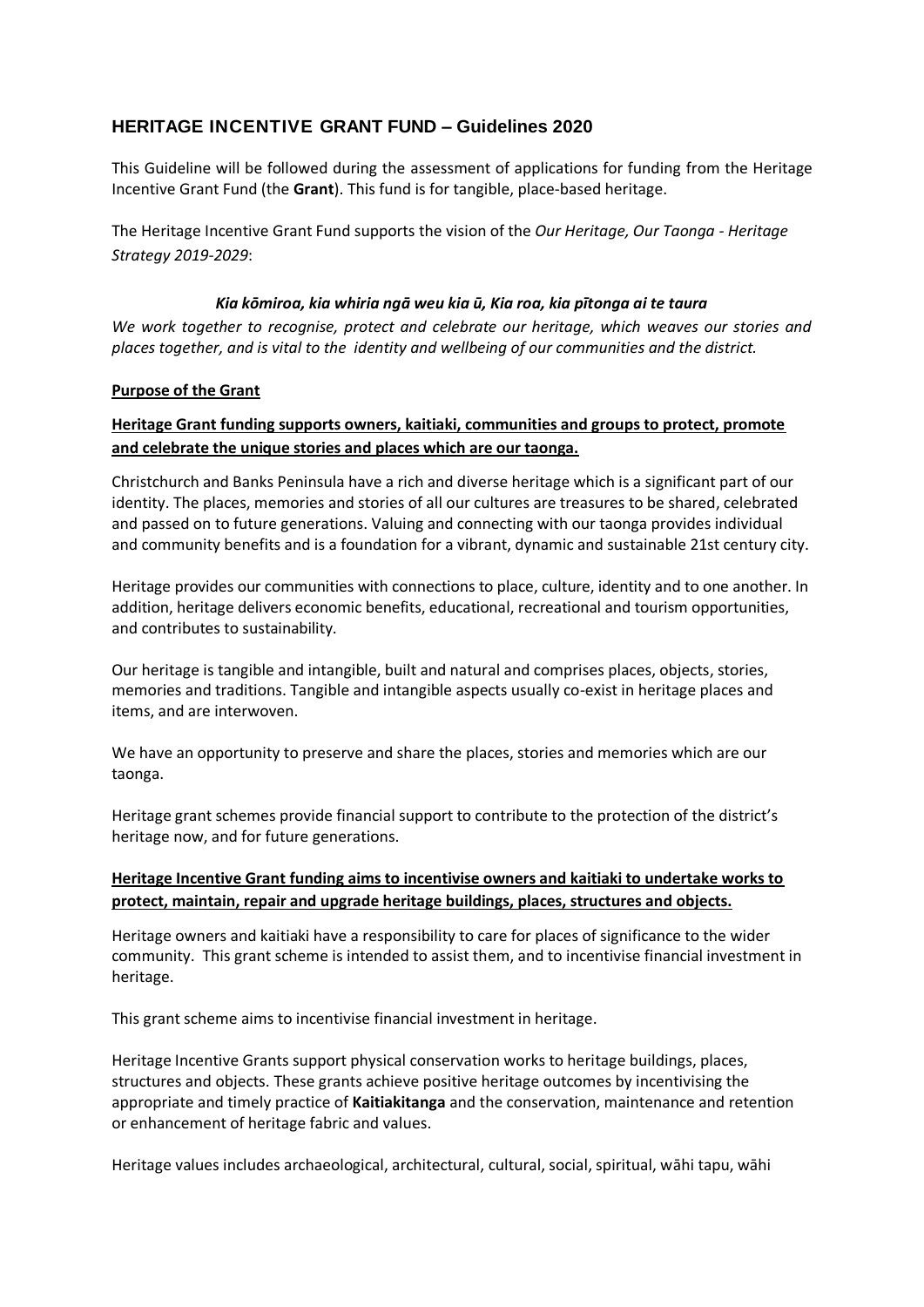taonga, landscape, monumental, scientific, and technological values.

A successful application to the Fund will need to adhere to the Terms and Conditions of the Grant (**attached** as **Appendix 1**).

# **Eligibility**

### *(Subject to approval by the Sustainability and Community Resilience Committee, Attachment B)*

Heritage Incentive Grant funding is available to owners and kaitiaki of heritage buildings, places, structures, objects, and significant moveable heritage. These include:

- heritage buildings, places, structures, or objects which are scheduled in the Christchurch District Plan;
- heritage buildings, places and structures or objects which are listed by Heritage New Zealand Pouhere Taonga;
- non-scheduled heritage buildings, places, structures, or objects which meet the current Christchurch District Plan or equivalent criteria and threshold for significance. These include places of heritage significance identified by the community. Examples include, but are not limited to, public, community, commercial, spiritual and domestic buildings; memorials, bridges and gravestones;
- significant moveable heritage;
- places of identified significance to iwi and mana whenua, including built heritage, moveable heritage, traditional places, wāhi tapu, wāhi taonga, ngā tūtohu whenua (cultural landscapes). Examples include, but are not limited to, pouwhenua memorials and flagpoles, marae shelters for tangata whenua or manuhiri, waka shelters, ūrupa and the conservation of tukutuku, kōwhaiwhai, whāriki and whakairo.

Owners and kaitiaki of heritage buildings, places, structures or objects who apply for the Grant are not precluded from applying for other forms of grant funding, including grants from the Christchurch Community Trust, the Lotteries Commission, Heritage New Zealand Pouhere Taonga or other heritage funding sources.

The Fund is **not** available in the following circumstances:

- Buildings, places, structures and objects owned by the Crown with their own capital programmes are not eligible for Heritage Incentive Grants, except where there are special circumstances including urgency and risk mitigation;
- Council owned assets;
- Contents of buildings, significant moveable heritage or chattels which do not form part of the heritage fabric of the building or significant moveable heritage;
- The interior fabric of buildings unless the works relate to conservation of specific heritage features;
- Those sections or areas of a heritage place which do not contribute to the heritage value of the place;
- Repairs and other works which are wholly covered by insurance or EQC payments;
- Demolition or removal of all or part of heritage places;
- New extensions, alterations or additions to heritage places;
- New buildings or new works within a heritage setting;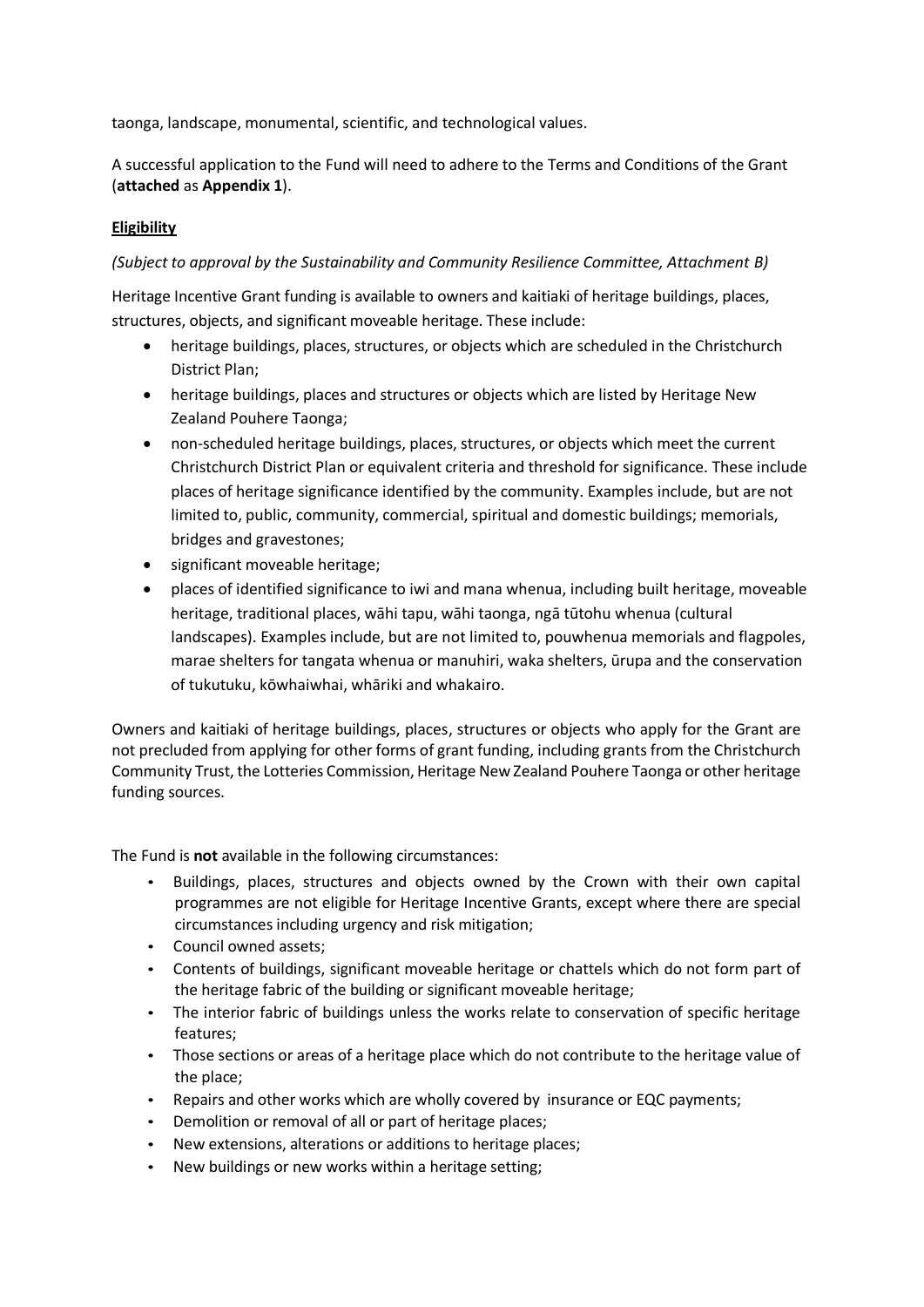- Relocation of heritage buildings or structures to other sites beyond the heritage setting or site;
- Investigation of archaeological sites, regardless of whether or not they are recognized or recorded in the Christchurch District Plan, the New Zealand Heritage List/Rārangi Kōrero administered by Heritage New Zealand Pouhere Taonga, or in the New Zealand Archaeological Association records;
- To meet financial, legal or administrative costs incurred by the grantee which are associated with the grant, a conservation covenant or the conservation or maintenance works subject to the grant, which will be met by the grant recipient;
- To work carried out by the owner of the property, unless the owner is an approved tradesperson with trade qualifications relevant to the works, and has provided a quotation for an agreed scope of works which is approved prior to the works being undertaken; and
- Bridging finance to the applicant(s), nor will interest payments on bridging finance be included in the grant approval as owners are expected to appropriately manage the funds as they have been allocated in the grant approval.

# **Scope of Works covered by the Fund:**

The criteria for the scope of works to meet the purpose of the Fund shall include, but not be restricted to, the following:

- Appropriate maintenance, repair and other recognized conservation works, including exterior painting and weatherproofing;
- Appropriate structural and seismic engineering works, including earthquake repair work;
- Selected New Zealand Building Code compliance upgrades including improving accessibility to public buildings and places and selected fire compliance upgrades;
- Temporary stabilisation and securing of heritage fabric/parts of buildings or structures where it relates to a longer term programme for retention;
- Fire protection;
- External security of the building;
- Essential services including but not limited to electrical, drainage, and plumbing works where there has been or there is likely to be a risk of damage to heritage fabric through failure of these services due to age or accelerated deterioration;
- Professional fees for NZ Institute of Architects registered architects, certified heritage professionals (as defined in the Christchurch District Plan), chartered professional structural engineers and NZ Institute of Quantity Surveyors registered quantity surveyors where professional services relate to the scope of works eligible for grant funding;
- Professional fees for cultural assessments conducted by approved cultural environmental authorities, and rūnanga where these relate to the scope of works eligible for grant funding;
- Professional fees associated with recording/registering of oral traditions where this is required by ngā kaupapa of the Mahaanui Iwi Management Plan, or to understand the tikanga and kawa of mana whenua, where this relates to the scope of works eligible for grant funding;
- Refunds of non-notified resource consent fees charged by Council relating to the works.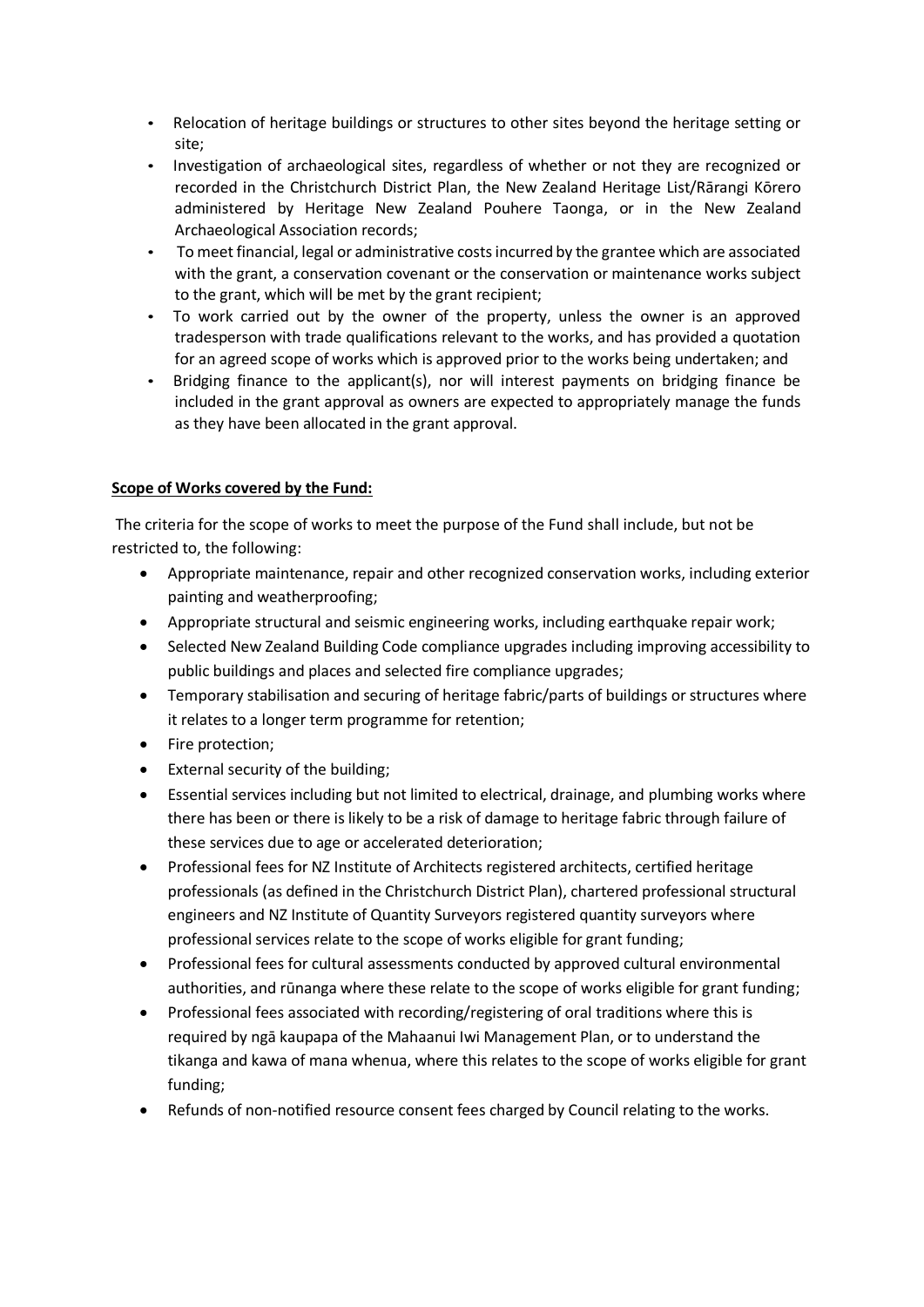# **Assessment of Applications**

Each Grant will need to support the delivery of the Heritage Strategy's pou. These are the values of:

- **Manaakitanga** Celebrating and sharing Our Heritage, Our Taonga
- **Tohungatanga** Identifying, understanding and valuing Our Heritage, Our Taonga
- **Kaitiakitanga** Protecting and caring for Our Heritage, Our Taonga
- **Rangatiratanga** Leadership and respect for Our Heritage, Our Taonga
- **Wairuatanga** Spiritual connections with Our Heritage, Our Taonga.

Each Grant will also need to align to the principles of:

- **Accessibility;**
- **Respect for all cultures;** and
- **Heritage conservation principles**.

The following factors will be considered when assessing each Grant application:

- The heritage values of the building, place, structure or object to the communities of Christchurch and Banks Peninsula and the six papatipu rūnanga;
- The contribution the proposed work will make to the retention of the building, place, structure or object and its fabric, form and values;
- The extent to which the works protect and maximize retention of heritage fabric, form and values;
- The extent to which the building, place, structure or object is accessible to the public;
- The contribution the building, place, structure or object makes to wider community heritage and wellbeing outcomes;
- The contribution that the proposed work will make to the wider heritage values of the area;
- The contribution the building, place, structure or object could make to Heritage Festival activities;
- In the case of moveable heritage, the heritage values of the object, the extent to which it is accessible to the public, and the contribution it makes to wider community heritage and wellbeing outcomes;
- The degree to which the proposed works are consistent with the conservation principles and practice of the ICOMOS New Zealand Charter for the Conservation of Places of Cultural Heritage Value (ICOMOS New Zealand Charter 2010) and other relevant international ICOMOS Charters;
- The degree to which the proposed activities in relation to sites wāhi tapu and wāhi taonga, are consistent with tikanga and kawa of mana whenua, as well as the Mahaanui Iwi Management Plan;
- The urgency of the work required relating to the risk of damage if the work is not done in a timely manner;
- The availability of grant funds;
- The amount of any previous Council grants for the property, noting that in general only one Grant will be made from the Fund within a five year period for work on a building, place, structure or object unless the circumstances demand otherwise in terms of Section 3 Multiple Grants of the Terms and Conditions Associated with Grants; and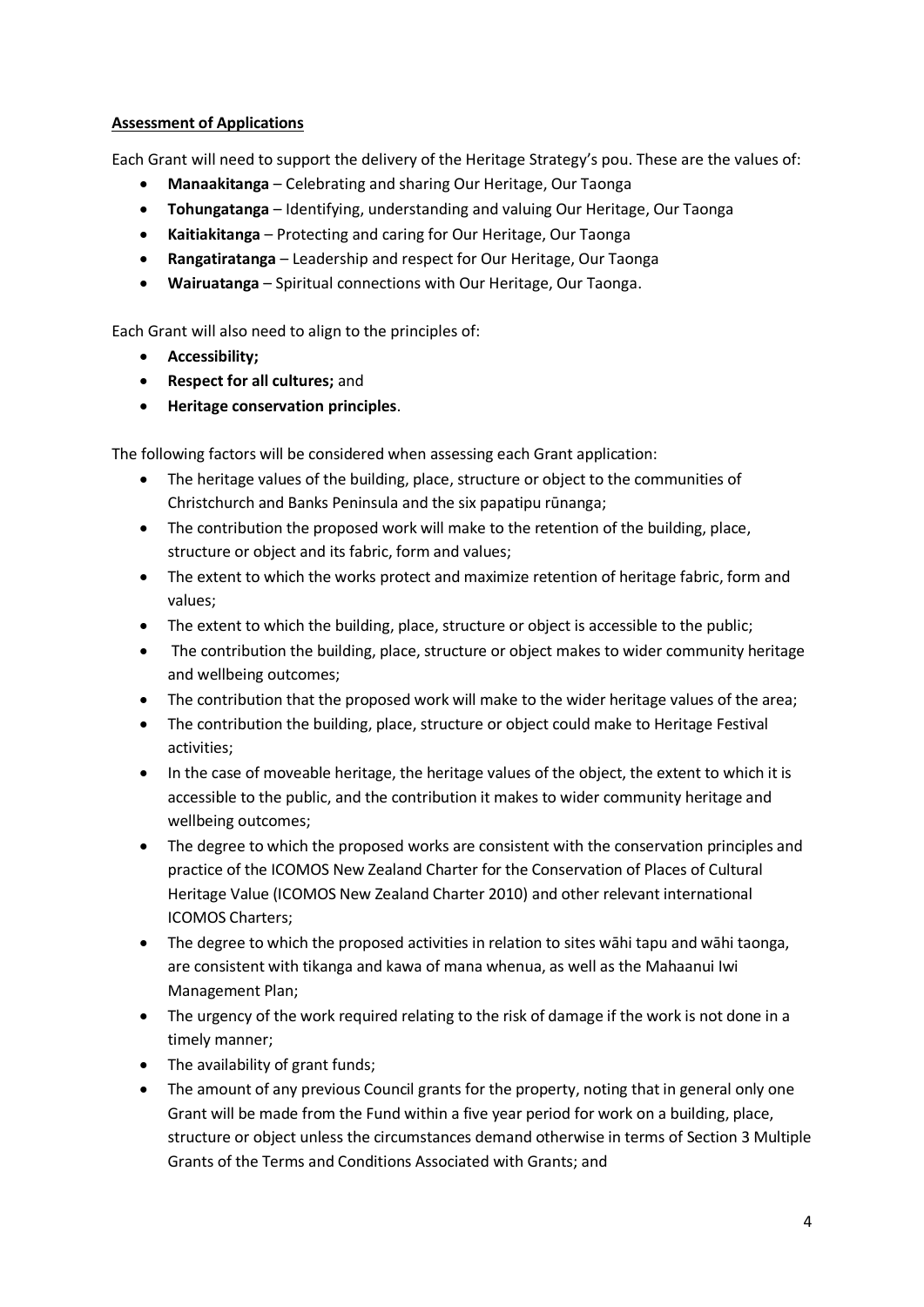The amount of insurance funds and Earthquake Commission funding for the building, place, structure or object following an event which triggers such funding including but not limited to earthquakes and flooding damage.

### **Multiple Grants**

The Council discourages multiple small individual grants. Once a Grant has been approved, in general a minimum of five cumulative years must elapse prior to a further grant application being made. Where the total approval amount for multiple grants exceeds the threshold level requiring the entering into a covenant, a covenant may be required.

Additional grants may be approved within the five year period in certain circumstances, such as:

- An increase in the assessed level of risk, including possible loss;
- Essential unforeseen maintenance or repairs identified as a consequence of other works being carried out on the building, place, structure or object;
- Essential works necessitated by events such as fire, earthquakes or natural events.

### **Determining the amount of the Grant**

If an application is successful then the amount of the Grant shall equate to a percentage between 0- 50% of the value of the scope of works required as detailed in the Grant Application. The percentage of the value will be determined in the sole discretion of the evaluating team who shall consider how the application meets the overriding purpose of the Fund.

#### **Conflicts of Interest**

Where Grant applications are made by Council staff, then this interest shall be stated in the Grant application for consideration by the Committee or the Council. Where Council staff who would otherwise be involved in the assessment and grant approval process have a personal or family interest in the receipt of a grant, then that member of staff shall take no part in the grant assessment and approval process and shall declare the nature of their interest to the Committee.

#### **Approval of Grants**

The Sustainability and Community Resilience or relevant equivalent committee ('the Committee') of the Council has delegated authority to approve each Heritage Incentive Grant.

Recommendations for grants to places of significance to iwi and mana whenua will be provided by the Ngāi Tahu Principal Advisor and included in the staff report to the Committee. The Committee has delegated authority to approve grants for mana whenua heritage.

# **Expiry of Grant**

The award of the Grant will expire 18 months from the date of written approval of the Grant. This period will only be extended with the written consent of the Committee.

#### **Retrospective Grant Approvals**

Where works have been undertaken without consultation with Council with regard to a grant application, and where there has been no prior written agreement as to the scope of works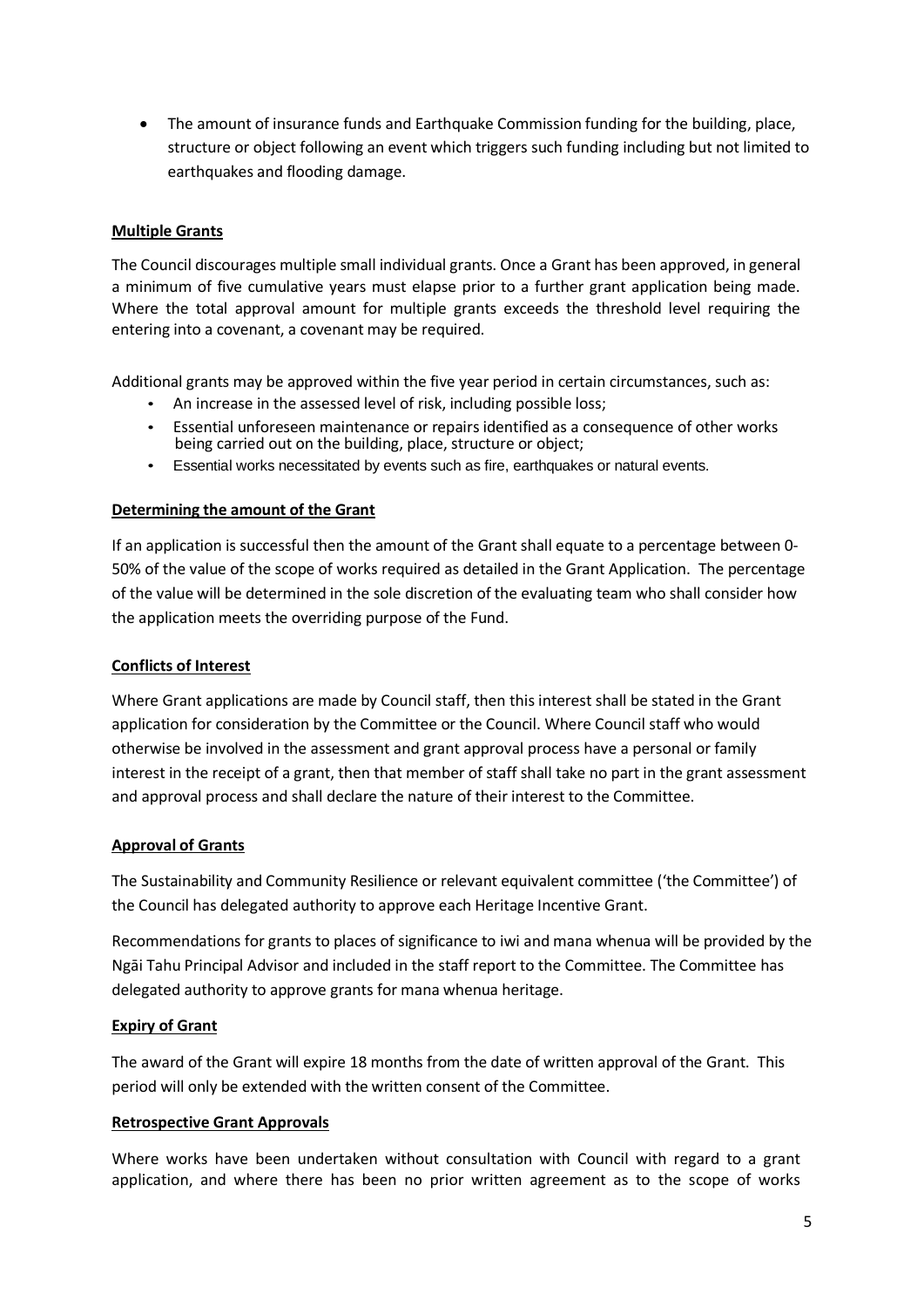applicable to the project for consideration of a grant, then no grant application will be accepted for the work other than at the specific discretion of the Committee or the Council having regard to any special circumstances which may apply.

In some instances, a Heritage Incentive Grant application for 'urgent' work may be submitted on time but the processing of the application and hence of the Grant approval may be delayed. If the scope of work has been agreed, the applicant may choose to continue with the work. However, the Grant will only be paid if and when it is approved by the Committee. Accordingly, as there is no guarantee that the Grant will be approved, the owner in commencing work before the Grant is approved takes a risk as to the outcome of the approval process.

#### **Conservation Covenants**

Grants of \$150,000 or more will be subject to a compulsory requirement for a Full Conservation Covenant (refer to the Glossary).

Grants of \$15,000 to \$149,999 will be subject to a requirement for a Limited Conservation Covenant (refer to the Glossary). These figures were adjusted in 2012 to reflect construction cost inflation and to encourage small scale grant applications where relatively minor works will secure the repair, maintenance and ultimately the retention of the building, place or object.

For all grants over \$15,000 which relate to places of identified significance to iwi and mana whenua, including built heritage, moveable heritage, traditional places, wāhi tapu, wāhi taonga and ngā tūtohu whenua, the conservation covenant or an appropriate alternative to a covenant will be agreed between the Ngāi Tahu Principal Advisor and the owner on a case by case basis.

The Committee may exercise their discretion in relation to the Heritage Covenant conditions for specific grant applications.

Where the Grant relates to works to any part of a property which are to fall within the legal boundaries of a unit or units to be under the Unit Titles Act 1972 (or its successors), if the property is subject to a Full or a Limited Conservation Covenant, then the covenant must be agreed and registered before the individual unit titles are created.

Where the grant relates to works to any part of a property which falls within the legal boundaries of a unit or units created under the Unit Titles Act 1972 (or its successors), if the property is subject to a 'Full' or a 'Limited Conservation Covenant', then all the unit title owners affected must agree to the registration of the covenant over their individual unit titles before grant payment will be made. In the event of any affected unit title owners not agreeing to a conservation covenant then the grant may be reduced on a pro-rata basis calculated using the unit entitlements of each affected unit.

Grants made to moveable heritage will be subject to a compulsory conservation covenant which will be registered on the Personal Property Securities Register.

#### **Payment**

In general each Grant shall not be paid in full until the work to which the Grant relates is completed and certified by a Council approved inspection, and a conservation covenant or agreed alternative (where required) is registered against the property Certificate of Title or on the Personal Properties Security Register or otherwise recorded (as appropriate).

Where the Grant is to be paid in instalments or over a period of several years (and where the covenant specifies the time period for completion of the work and where the agreed work meets partial completion milestones and has been certified), payment may be made on a pro-rata basis. Instalment payments will be made according to the extent of the agreed scope of heritage works having been completed and certified.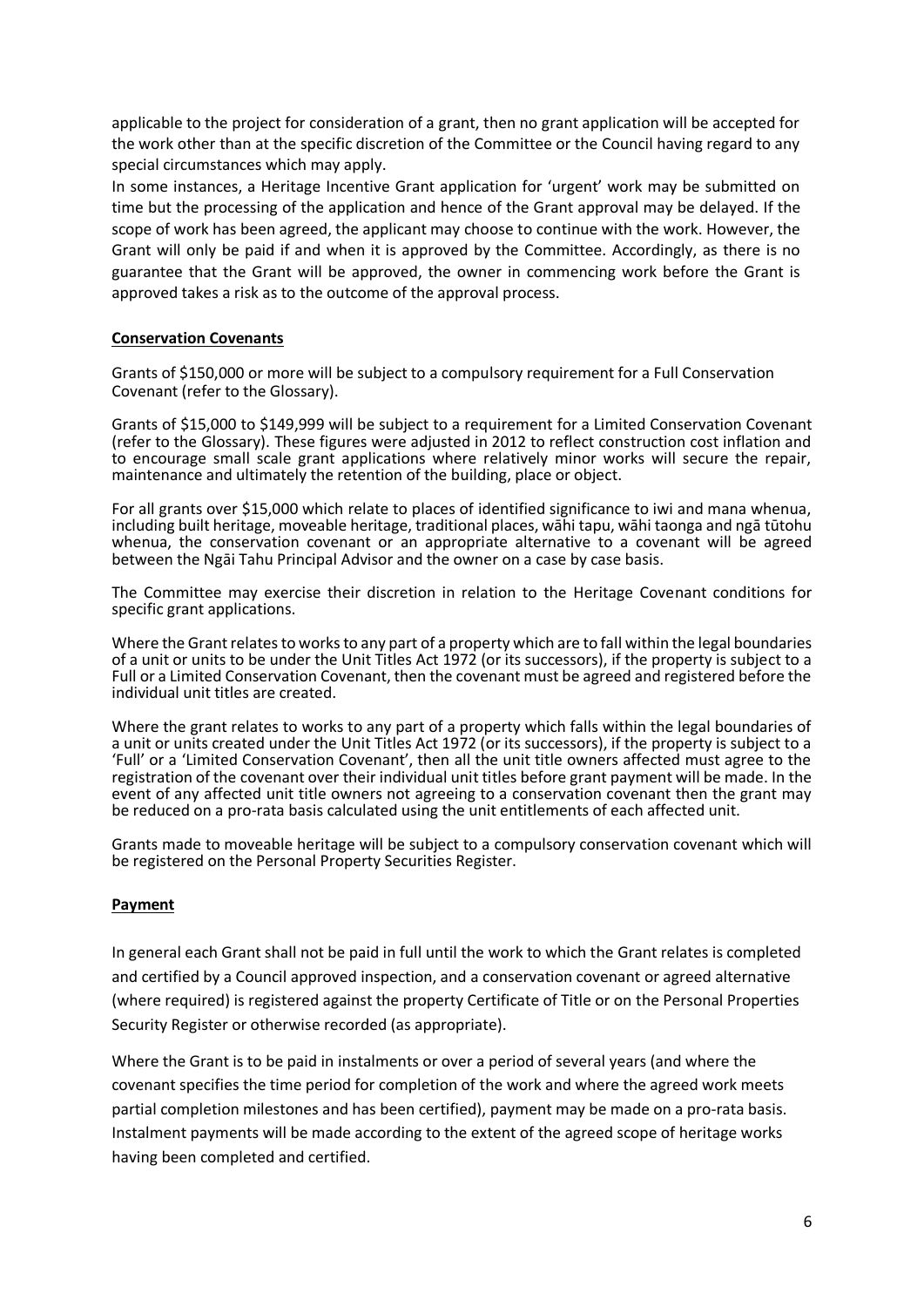Where the proposed scope of works includes a requirement for resource consent and/or consent under a conservation covenant then any payment will not be made until such consents have been applied for and granted.

Where the proposed scope of works relates to wāhi tapu or wāhi taonga all works must comply with the Mahaanui Iwi Management Plan.

Where the Grant is made to a trust, other not for profit organisation, or mana whenua/rūnanga entity, full payment may be made prior to completion of the work where the work could not be done without this payment and where the covenant specifies the time period for completion of the work.

The scope of work to which the Grant relates is to be agreed prior to grant approval. However, the Council reserves the right to reduce the amount of the Grant paid or to withdraw the Grant entirely if the work done does not comply with:

- the scope of work, or
- the resource consent, or
- conservation principles as outlined in the ICOMOS New Zealand Charter 2010 , or
- is not consistent with tikanga and kawa of mana whenua or the Mahaanui Iwi Management Plan.

In some instances, once the Grant has been approved and work has begun, the full extent of the conservation, maintenance or Building Code compliance work is greater than anticipated. In such cases a further scope of work should be agreed and with the prior written approval of the Council, a revised grant application may be submitted for consideration.

# **Glossary - Heritage Definitions**

# **Alterations**

Means in relation to a heritage place, the modification, addition or replacement of internal or external heritage fabric, which is not decayed or damaged, where this has the effect of altering the heritage form or fabric, and heritage values of the place. (See also 'Maintenance' and 'Repairs').

#### **Conservation**

Means the processes of caring for a place so as to safeguard its cultural heritage value.

#### **Demolition**

Means in relation to a heritage place, the destruction in whole or a substantial part of a heritage place which results in the complete or significant loss of the heritage form, fabric and heritage values of the place.

#### **Full Conservation Covenant**

Means a covenant under Section 77 of the Reserves Act 1977 or other appropriate legal instrument approved as a Full Conservation Covenant by the Committee which requires the owner to obtain a consent in order to carry out any proposed activity on the protected heritage place.

**Heritage Place** means any of the following:

buildings, structures, objects, and sites of significant heritage value that are scheduled in the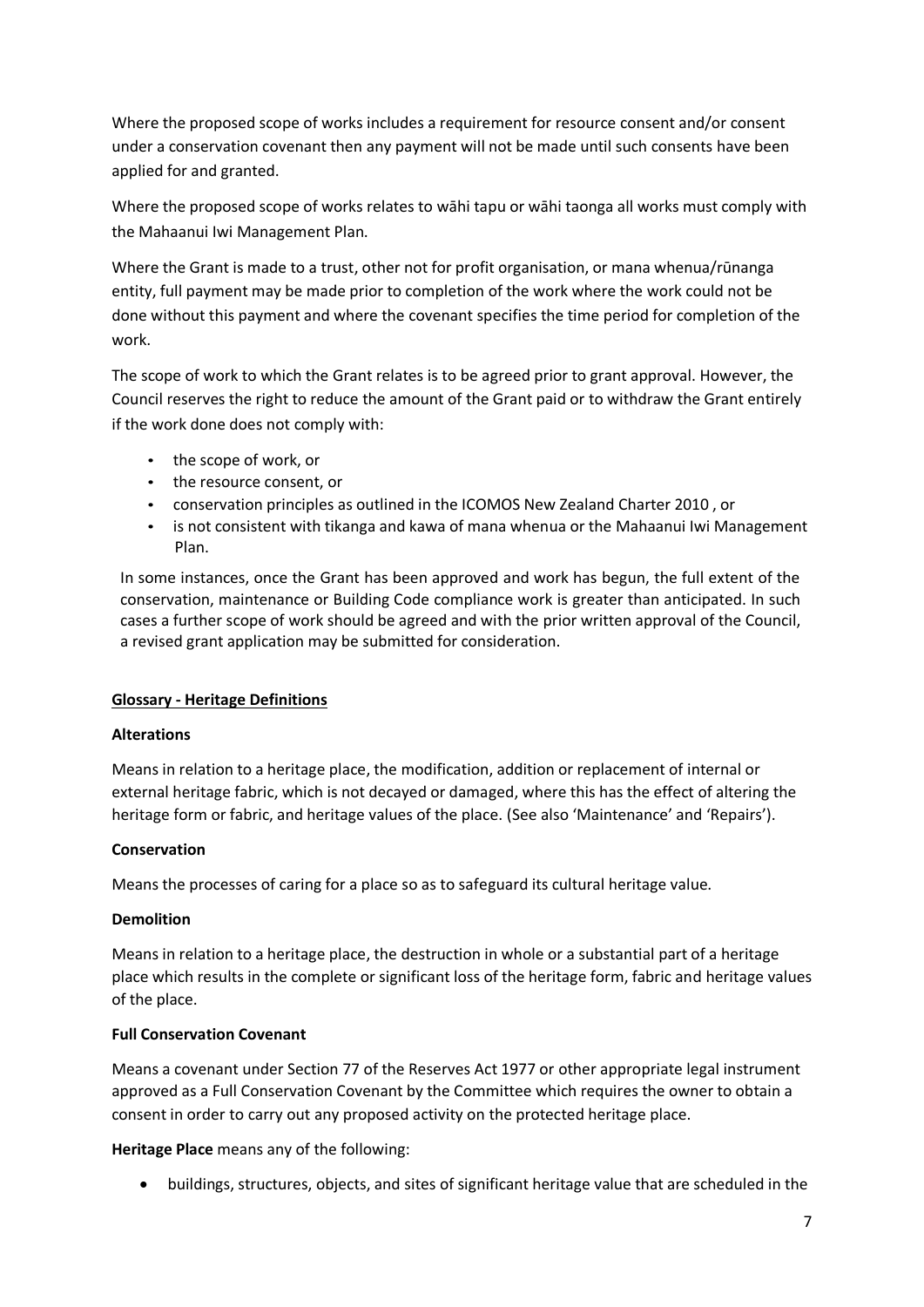Christchurch District Plan or in the New Zealand Heritage List/Rārangi Kōrero administered by Heritage New Zealand Pouhere Taonga;

- buildings, structures, objects, and sites of significant heritage value which meet the current Christchurch District Plan or equivalent criteria and threshold for significance, but are not scheduled or listed; and
- places of identified significance to iwi and mana whenua.

### **Heritage Fabric**

Means any physical element, feature, material or finish which is part of the heritage value of a building, place, structure or object. Heritage fabric includes any original heritage fabric and subsequent changes which contribute to the record of the historic development of the heritage place and the aggregate effect of material weathering and wear due to use over time.

#### **Heritage Values**

Means those tangible and intangible attributes of a heritage place which contribute to its significance and are associated with its historical, social, cultural, spiritual, aesthetic, architectural, technological, craftsmanship, archaeological, scientific or contextual values. Contextual values may be associated with a relationship to the constructed or natural environment, a landscape, setting or group, or landmark status.

### **Limited Conservation Covenant**

Means a covenant under Section 77 of the Reserves Act 1977 or other appropriate legal instrument approved by the Committee which prevents the owner from demolishing or partly demolishing, or applying to demolish or partly demolish, the scheduled heritage place within a specified period of time.

#### **Maintenance**

Means the protective care of a place and significant features of a heritage setting, using methodologies which seek to retain its heritage values.

# **Moveable Heritage (see also Significant Moveable Heritage)**

For the purpose of this policy consists of structures which are not buildings, are not permanently fixed to land, and are associated with road, air or water vehicular transport, including but not limited to boats, trams, buses, trains, planes and machinery from industry such as tractors and ploughs. These may be individual items and may be part of museum collections. Moveable Heritage excludes archaeology and archive materials and artefacts.

#### **Repairs**

Means to replace or mend in situ decayed or damaged heritage fabric using materials which resemble the form, appearance and profile of heritage fabric as closely as possible.

#### **Relocation**

Means the removal and re-siting of any building from any site to a new site or within the same site or heritage setting.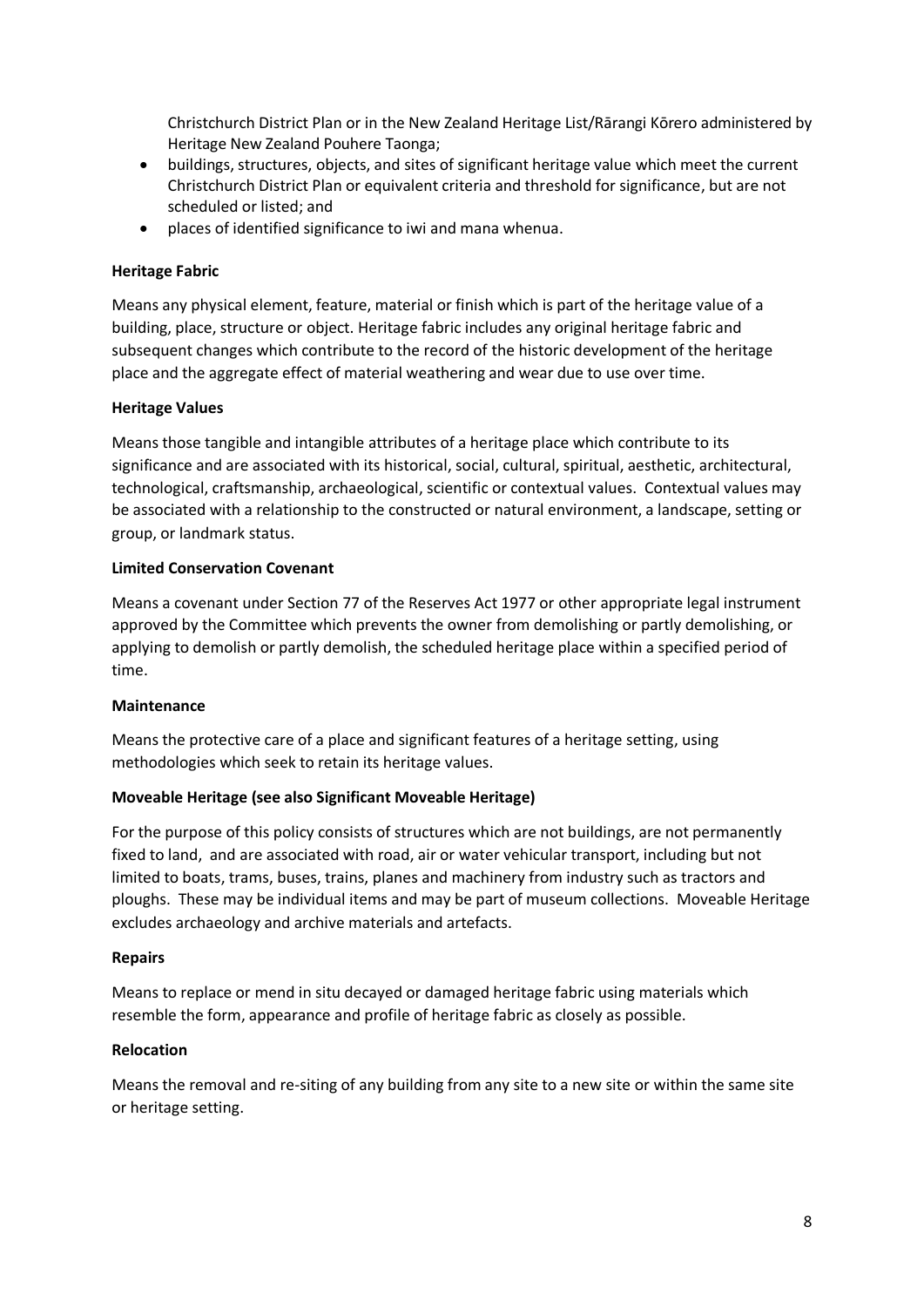# **Risk Mitigation**

Means action taken to minimise an identified significant risk to a heritage building, place, structure or object, and may include preparation of a Risk Mitigation and /or Temporary Protection Plan.

### **Heritage Setting**

Means in relation to a heritage place, the defined area around a heritage item(s) which is integral to its function, meaning and relationships and has been identified to protect the contextual values of a heritage place. Heritage settings include open space, spatial relationships, view shafts, trees, gardens, landscaping, paths, buildings, structures, and features.

### **Significant Moveable Heritage**

Significant Moveable Heritage consists of Moveable Heritage which meets at least one of the following heritage assessment criteria:

- historical and social, cultural and spiritual, architectural and aesthetic, technological and craftsmanship, contextual, archaeological and scientific;
- *and* is of significance to the Christchurch District (and may also be of significance nationally or internationally), because it conveys aspects of the Christchurch District's cultural and historical themes and activities, and thereby contributes to the Christchurch District's sense of place and identity;
- *and* has a moderate degree of authenticity (based on physical and documentary evidence) and integrity (based on how whole or intact it is) to clearly demonstrate that it is of significance to the Christchurch District.

# **Urgent**

Means, in the context of a heritage place, that the property is liable to damage or may be lost if the work is not done.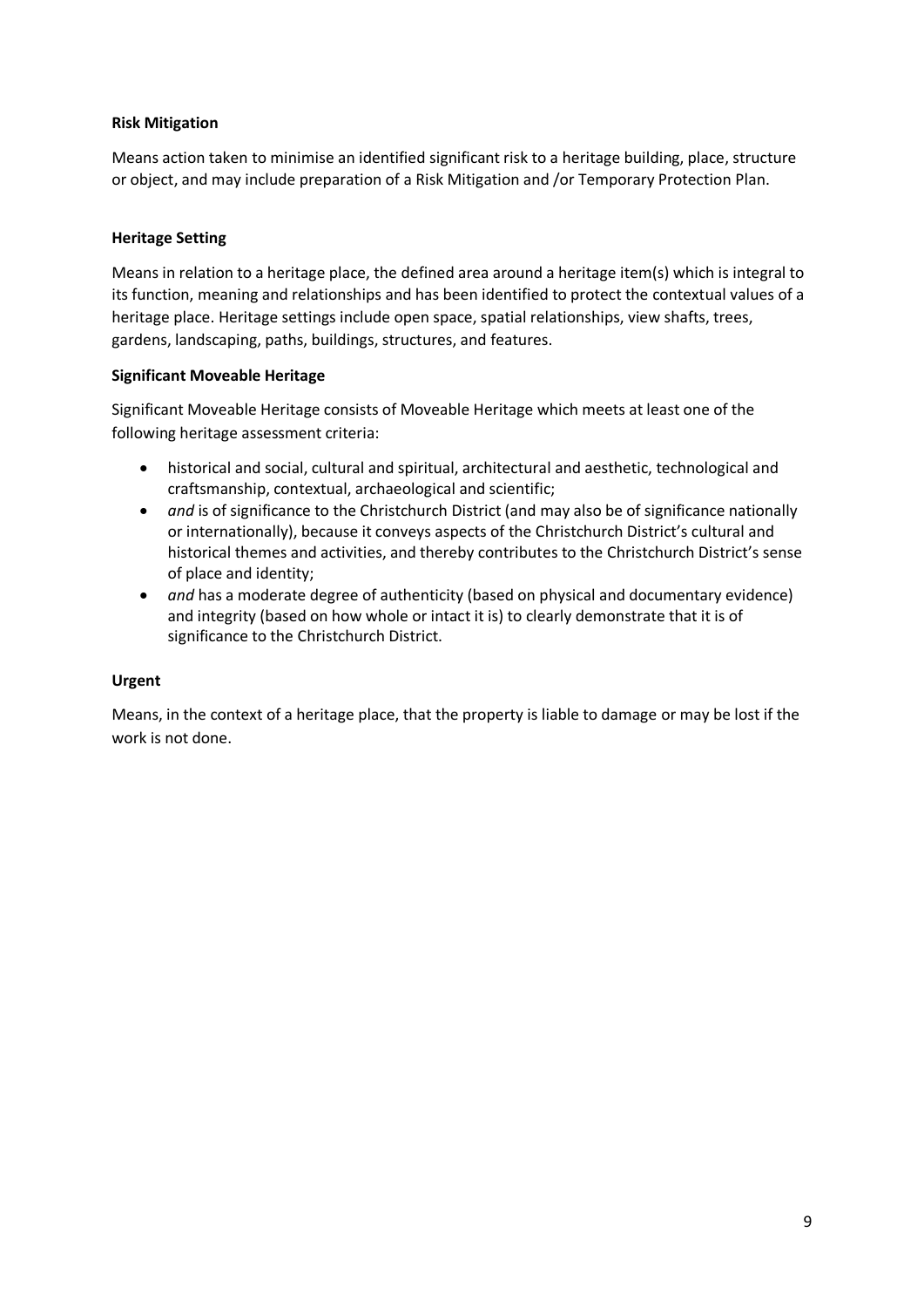### **Appendix A:**

### **HERITAGE INCENTIVE GRANT TERMS AND CONDITIONS**

### **Consent**

**The Christchurch City Council (Council) has adopted these terms and conditions to apply to your application to the Heritage Incentive Grant Fund (Fund) for a funding grant (Grant).** 

**Your application to the Fund is governed by these terms and conditions (Terms).** 

**Upon being awarded a Grant you agree to be bound by these Terms.**

**These Terms must be read together with any Terms and Conditions specific to the Grant. If there is any conflict between these Terms and any Terms and Conditions specific to the Grant, then these Terms will prevail to the extent of the inconsistency.**

# **TERMS**

- 1. GRANT
- **1.1** Grant The Council agrees that it shall make payment of the Grant in accordance with the payment terms agreed by the Council following approval of your application for the Grant.
- **1.2** In consideration of payment of the Grant you agree that you shall apply the Grant solely for the purposes a described in the HERITAGE INCENTIVE GRANT FUND APPLICATION GUIDELINES, and for the scope of works (Works) described in the Grant Fund Application Form.
- **1.3** Any amount of the Grant which has not been used for the approved purpose of the Grant upon completion of the Works shall be immediately reimbursed to the Council.
- **1.4** Payment will be effected by Electronic Funds Transfer (**EFT**) (direct credit).
- 2. CONDITIONS OF THE GRANT
- 2.1 Accountability you shall:
	- a. Provide a Works Summary (Accountability Report) on or before the relevant reporting dates;
	- b. Acknowledge receipt of the Grant in your annual report and in any publicity material produced in conjunction with the Grant;
	- c. Keep and maintain accurate records of the application and the expenditure of the Grant including but not limited to receipts, bank statements and invoices;
	- d. Notify the Police and the Council immediately if they have reason to believe that the Grant or any part of the Grant has been stolen or misappropriated;
	- e. Notify the Council immediately if you experience any issues or difficulties which may compromise the use of the Grant for the purposes specified in the GRANT FUND APPLICATION FORM; and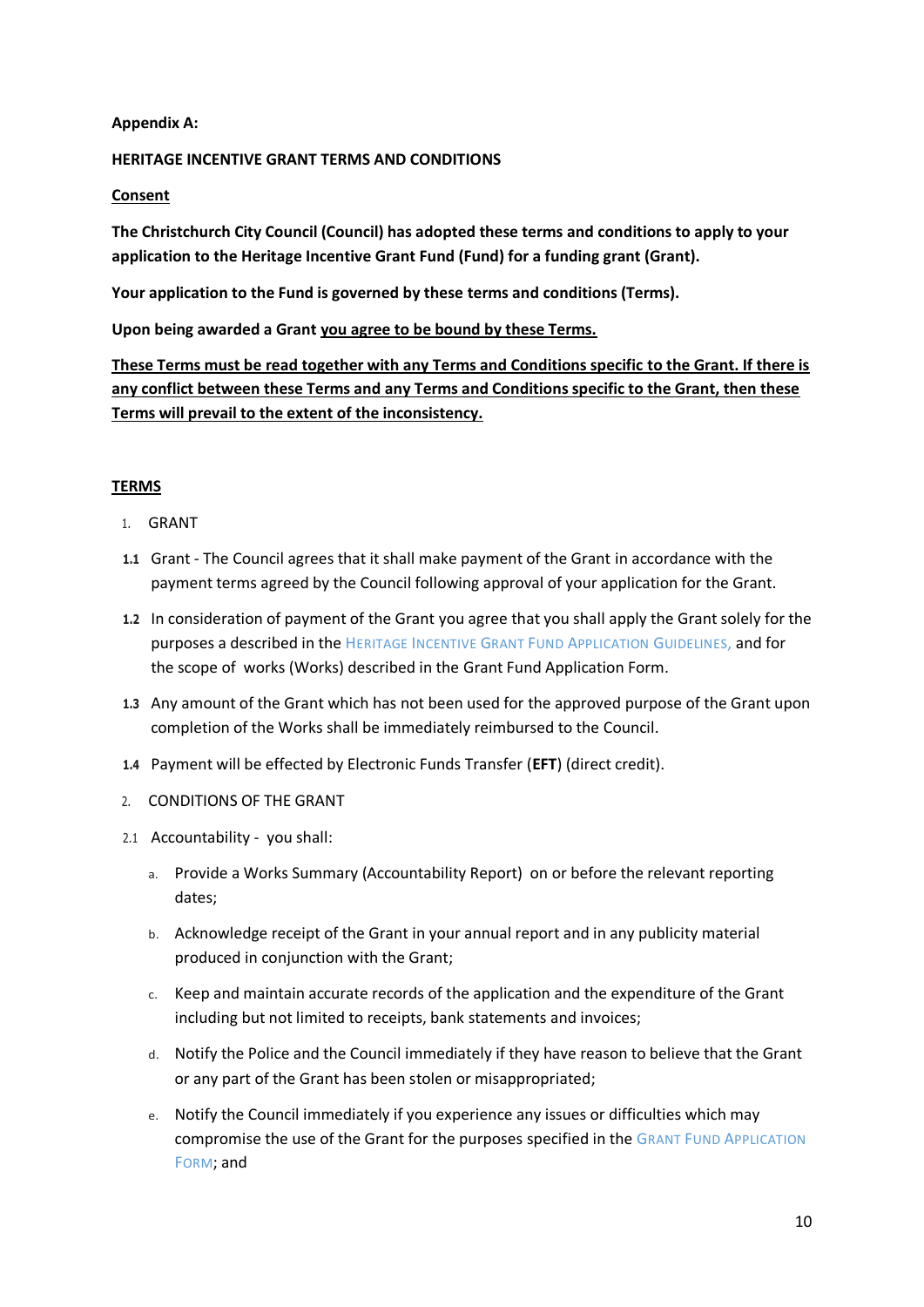- f. You must disclose to the Council if a Christchurch City Councillor, local Community Board member, a Council employee or their immediate family has any interest or involvement in the activity for which this Grant is being provided.
- g. Commence the Works within 18 months of the award of the Grant.
- 2.2 No assignment: You shall not assign, sublicense or otherwise dispose of your rights and obligations under these Terms.
- 2.3 Review On request from the Council, you shall facilitate a review of the application and expenditure of the Grant by:
	- a. Making your documents, records and premises available for inspection;
	- b. Providing any information in relation to the expenditure and application of the Grant within 14 days of a request by the Council;
	- c. Procuring the availability of personnel to discuss the application and expenditure of the Grant with the Council's Representative or any person designated by the Council's Representative; and
	- d. Doing all other things reasonably necessary to facilitate a review of the expenditure and application of the Grant.
- 3. GRANT PUBLICITY AND INTELLECTUAL PROPERTY
- 3.1 You acknowledge that the Council may include details of the Grant in public announcements or statements.
- 3.2 You acknowledge that the Council may include images and information provided in the Accountability Report in post event communications.
- 3.3 You warrant that you have the authority, copyrights, permissions or licences that may be required for the purposes of the Grant and shall indemnify and keep indemnified the Council from and against all claims, liabilities, losses, damage and expenses suffered or incurred by the Council in connection with any breach by you of the warranties contained in this clause.
- 4. MEETINGS BY REPRESENTATIVES
- 4.1 You shall appoint a representative who shall be authorised to give and receive all directions and instructions in connection with the matters set out in these Terms.
- 5. HEALTH AND SAFETY
- 5.1 So far as is reasonably practical you must ensure the health and safety of participants, workers and other persons in relation to any purpose to which the Grant is to be applied.
- 5.2 You must maintain standards of health, safety, security and environmental practice that at all times meet, or exceed, the requirements of the Health and Safety at Work Act 2015, as applicable, and any other applicable codes, legislation, policy and regulations. Failure to do so will constitute a material breach of this Agreement.